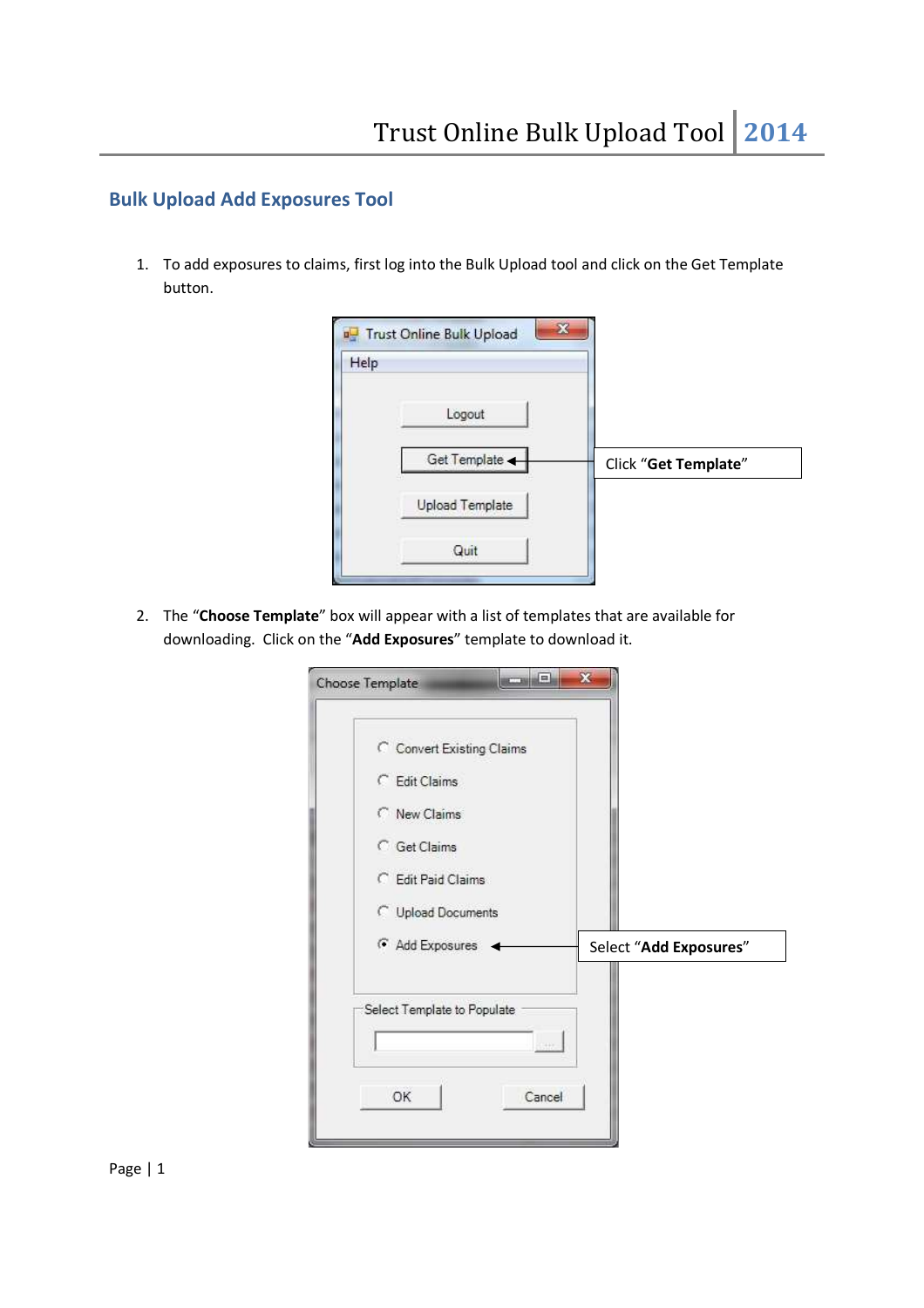3. The "**Choose Primary Trust**" box will appear with a drop-down of Trust that the user has access too. Select the Trust for the new claims submissions.

| r<br><b>Choose Primary Trust</b> |                |                                              |        |                  |                                                             |
|----------------------------------|----------------|----------------------------------------------|--------|------------------|-------------------------------------------------------------|
|                                  | Primary Trust: | AWI<br>B&W<br>CEL<br>FB<br>FER<br><b>FLX</b> | ⋍      | Select a "Trust" |                                                             |
|                                  |                | <b>HAL</b>                                   | T      |                  | Note: You may only select one<br>Trust when downloading the |
|                                  |                |                                              |        |                  | "Add Exposures" template.                                   |
|                                  |                |                                              |        |                  |                                                             |
|                                  |                |                                              |        |                  |                                                             |
|                                  |                | OK                                           | Cancel |                  |                                                             |

4. After selecting the Trust and clicking the OK button. A "**Save BulkUpload Template**" box will appear prompting the user to save the new template. At this point the user may rename the file or leave the default name and select the directory where the new template will be stored.

| Organize -<br>New folder           | ×.                                           |                                   | $\odot$<br><b>胜 ▼</b>   |                                |
|------------------------------------|----------------------------------------------|-----------------------------------|-------------------------|--------------------------------|
| Favorites<br>Desktop               | Name<br>7 TrustOnlineClaimConvertAWITemplate | Date modified<br>5/6/2014 1:28 PM | Type<br>Microsoft Offic |                                |
| Downloads                          | 四<br>TrustOnlineClaimConvertBWTemplate       | 5/6/2014 1:28 PM                  | Microsoft Office A      |                                |
| 颿<br><b>Recent Places</b>          | TrustOnlineClaimConvertDIIATemplate          | 5/6/2014 1:28 PM                  | Microsoft Office A      | Select the directory where the |
|                                    | 21<br>TrustOnlineClaimConvertFMTemplate      | 5/6/2014 1:28 PM                  | Microsoft Office A      |                                |
| Libraries                          | TrustOnlineClaimConvertOCFBTemplate          | 5/6/2014 1:28 PM                  | Microsoft Office A      | new template will be saved     |
| 긬<br>Documents                     | TrustOnlineClaimConvertUSGTemplate           | 5/6/2014 1:28 PM                  | Microsoft Office A      | and stored.                    |
| Music                              | 21<br>TrustOnlineClaimEditAWITemplate        | 5/6/2014 1:28 PM                  | Microsoft Office A      |                                |
| <b>Pictures</b>                    | 의<br>TrustOnlineClaimEditBWTemplate          | 5/6/2014 1:28 PM                  | Microsoft Office A      |                                |
| Videos                             | TrustOnlineClaimEditCELTemplate              | 5/6/2014 1:28 PM                  | Microsoft Office        |                                |
|                                    | 四<br>TrustOnlineClaimEditDIIATemplate        | 5/6/2014 1:28 PM                  | Microsoft Office A      |                                |
| Computer                           | TrustOnlineClaimEditFMTemplate               | 5/6/2014 1:28 PM                  | Microsoft Office A      |                                |
| Local Disk (C:)                    | 21<br>TrustOnlineClaimEditOCFBTemplate       | 5/6/2014 1:28 PM                  | Microsoft Office A      |                                |
| data (\\FS01) (G:<br>nir nm        | Al TruetOnlineClaimEditLISGTemnlate<br>ш     | 5/6/2014 1:28 DM                  | Microsoft Office A      |                                |
| File name:                         | FrustOnlineExposureAddCELDataBase            |                                   |                         |                                |
| Save as type: Access files (*.mdb) |                                              |                                   |                         |                                |

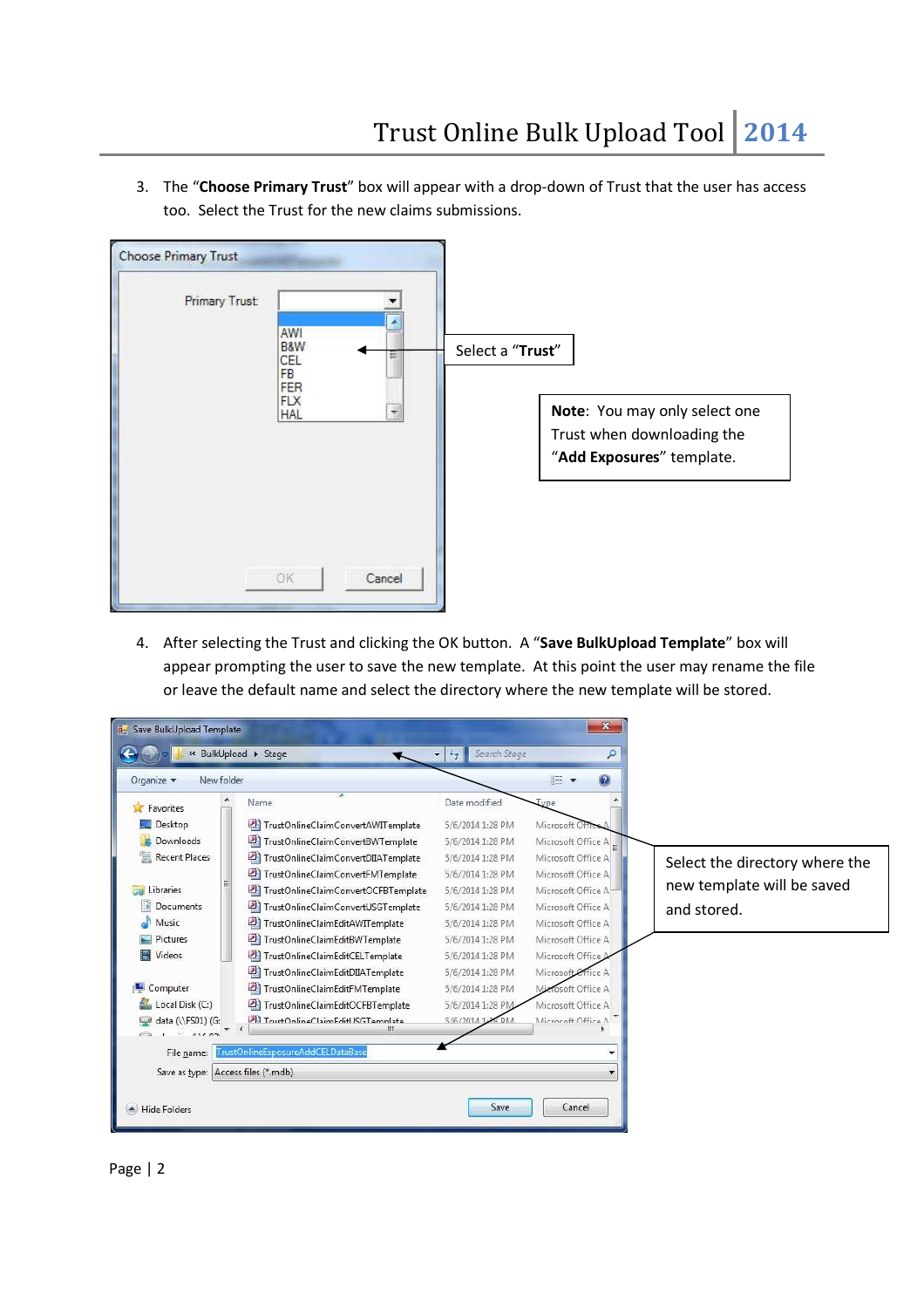5. After downloading the new template, double click on the file to open it. Find the tables located in the Tables view of the Access database and open the exposure table to begin entering data. The exposure table is the only table in this template that will need to be populated.



6. To add exposures to claims, all you will need is the claim number which is the first field in the exposure table. You may enter multiple exposures for each claim by just simply adding a new record and entering the same claim number in the next row.

|               |       |         |          |                     |                        |     | rowld - claimnumber - datefirst - datelast - employer - industryid - industryother - occupation - sitename - |         |  |
|---------------|-------|---------|----------|---------------------|------------------------|-----|--------------------------------------------------------------------------------------------------------------|---------|--|
|               |       | 2701433 | 1/1/1965 |                     | $1/1/1966$ ABC Company | 543 |                                                                                                              | Laborer |  |
| $\mathscr{P}$ |       | 2701433 |          | <b>Johnson</b><br>珊 |                        |     |                                                                                                              |         |  |
| ₩             | (New) |         |          |                     |                        |     |                                                                                                              |         |  |

7. As you may have noticed in the examples above, there are a few **READONLY\_** tables that are used by the exposure table, such as the **industryid**. Notice that in the industryid field above, 20 was selected to specify the industry **Asbestos abatement**.

|         |                                        |            | industryid                                    | $\overline{ }$         |
|---------|----------------------------------------|------------|-----------------------------------------------|------------------------|
|         |                                        |            |                                               | $\left  \cdot \right $ |
|         |                                        | 543<br>544 | 10: Asbestos mining<br>11: Aerospace/Aviation |                        |
| id<br>÷ | description                            | 545        | 12: Asbestos abatement                        |                        |
|         | 543 10: Asbestos mining                | 546        | 13: Automotive/Mechanic                       |                        |
|         | 544 11: Aerospace/Aviation             | 547        | 16: Chemical                                  |                        |
|         | 545 12: Asbestos abatement             | 548        | 17: Construction                              |                        |
|         | 546 13: Automotive/Mechanical Friction | 549        | 18: Iron & Steel                              |                        |
|         | 547 16: Chemical                       | 550        | 19: Longshore                                 |                        |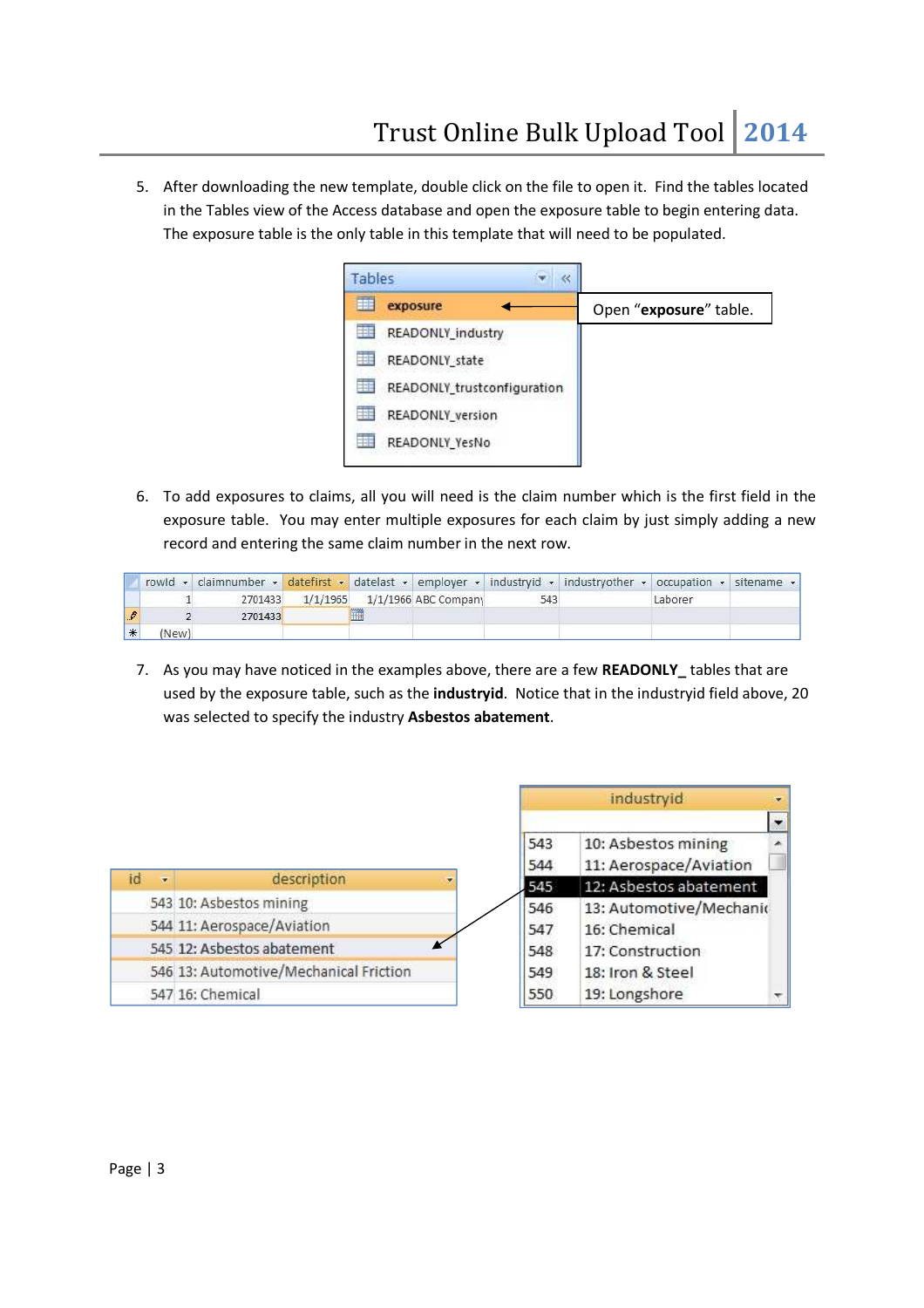8. As part of the Bulk Upload Tool, we have also provided the user with an excel spreadsheet labeled the "**Bulk Upload Data Dictionary**" that displays the user friendly name of each field. You'll notice that the '**industryid**' located under the Template field heading corresponds to question 4 from the claim form.

| <b>Claim Form Question</b>                                                               | <b>Template Field</b> |
|------------------------------------------------------------------------------------------|-----------------------|
| <b>Occupational Exposure</b>                                                             |                       |
| Firm Reference Number                                                                    | firmreferencenumber   |
| Date Exposure Began                                                                      | datefirst             |
| Date Exposure Ended                                                                      | datelast              |
| Was the injured party employed by Celotex, Philip Carey (exposedwhileemployee            |                       |
| Did the injured party work at a site while Philip Carey, Cari workedatsiteforotherentity |                       |
| Did the injured party work with Celotex, Philip Carey or Ca workedwithentityemployees    |                       |
| Did the injured party live or work near or in the vicinity of a proximitytoexposuresite  |                       |
| Occupation                                                                               | occupation            |
| Description of Job Duties                                                                | occupationduties      |
| Industry in which exposure occurred                                                      | industryid            |
| If Code 37 (Other), specify                                                              | industryother         |

9. After entering all of the exposure records for each claim, close the template. Log back into the Bulk Upload Tool and click on the Upload Template Button.

| Help |                 |                                |
|------|-----------------|--------------------------------|
|      | Logout          |                                |
|      | Get Template    |                                |
|      | Upload Template | <b>Click "Upload Template"</b> |